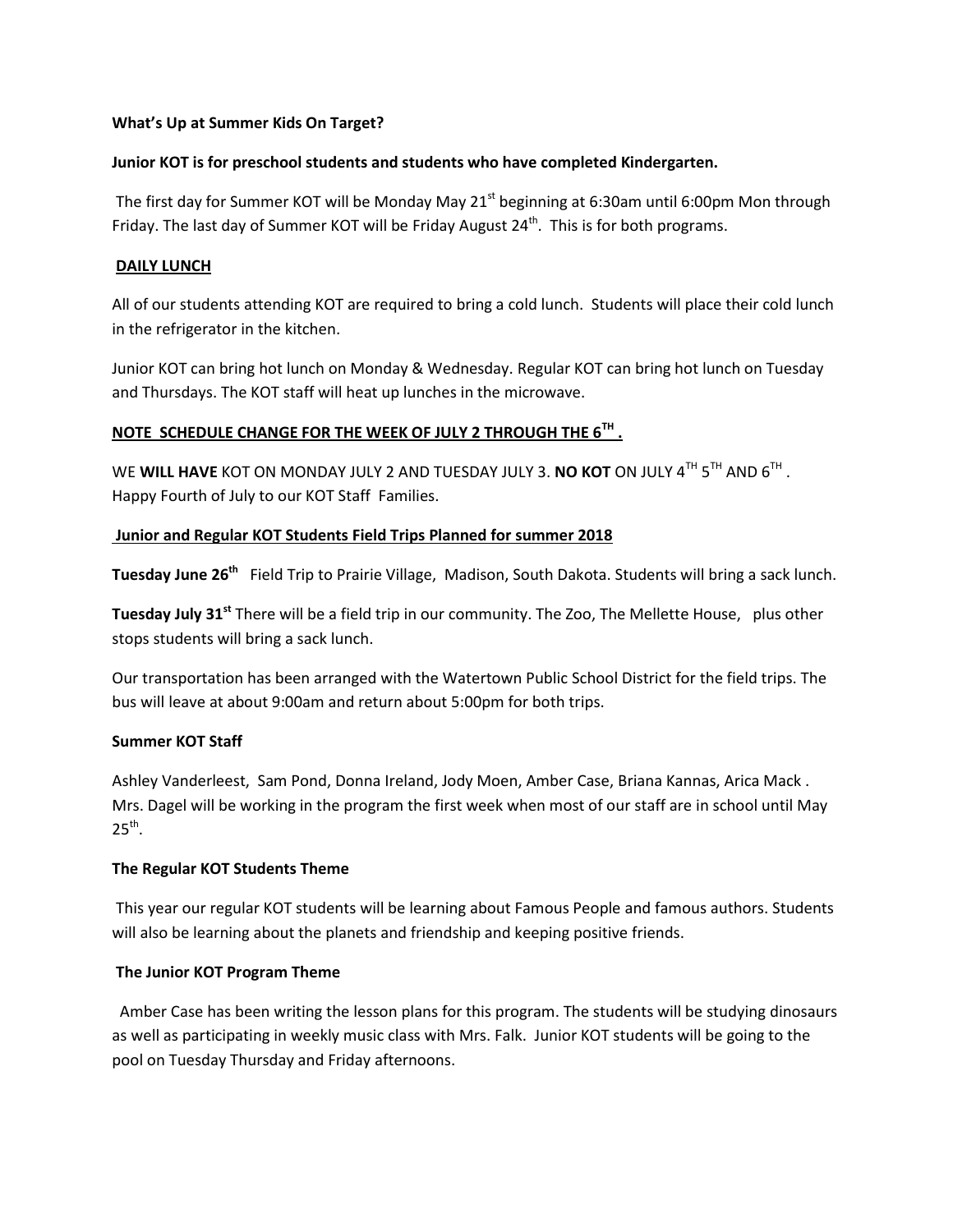#### **Breakout Sessions will be from 9:15-10:15. Breakout Sessions will begin in June.**

This year we will be offering a Break out Session four days a week Monday through Thursday for students in regular KOT Program the **Breakout Sessions** will be from 9:15am to 10:15am.

**On Monday** the theme will be Technology. The students will be working on the South Dakota Technology Standards as well as their academic skills in reading and math. Students will work 20 minutes on IXL math mastery software. Then they will work 20 minutes on coding skills. The last 20 minutes the students will be working on Reading / Language Arts. Students will be working in the technology lab.

**On Tuesday** The Break out Session will be Game Fish and Parks. Each week the Game Fish and Parks staff will be coming to present a variety of themes. (See Schedule or Calendar for these dates).

**On Wednesday** The Breakout Session will be Fun and Games a lesson plan will be written for each day by a staff member.

**On Thursday** The Break out Session will be art. Then the students will have the opportunity to create an art project. Amber Case will be the instructor. Amber is a very talented person with a strong artistic nature. Students will attend this class on the stage so they have large work areas. The art projects will be sent home after we have had them on display in the KOT area of the building.

#### **Regular KOT Jenkins Living Center Visits**

Every Friday students will select 4 books to read to the residents at Jenkins Living Center. We will walk to Jenkins Living Center, leaving the school at about 9:50am and return back to the school about 10:35am. The residents love it when our students come to read to them.

## **Weekly Library visits**

Regular KOT will walk to the library on Tuesdays leaving the school at 1:15pm returning at 2:00pm

Junior KOT will walk to the library on Wednesday leaving the school at 1:15pm and returning at 2:00pm.

## **NEW Students Earning AR Point over the Summer**

This summer our students attending KOT will be able to earn AR reading points. Yippee Skippee. We will be encouraging students to read AR books and to test on Mini IPads that are available at KOT to test on.

Student will be able to sign the wall after we return to school in Sept for the points earned.

## **Library Time**

Students will have quiet time for silent reading during KOT. This will give them the opportunity to earn AR points or time to take AR tests on the Mini IPads.

## **ZOO PRESENTATIONS**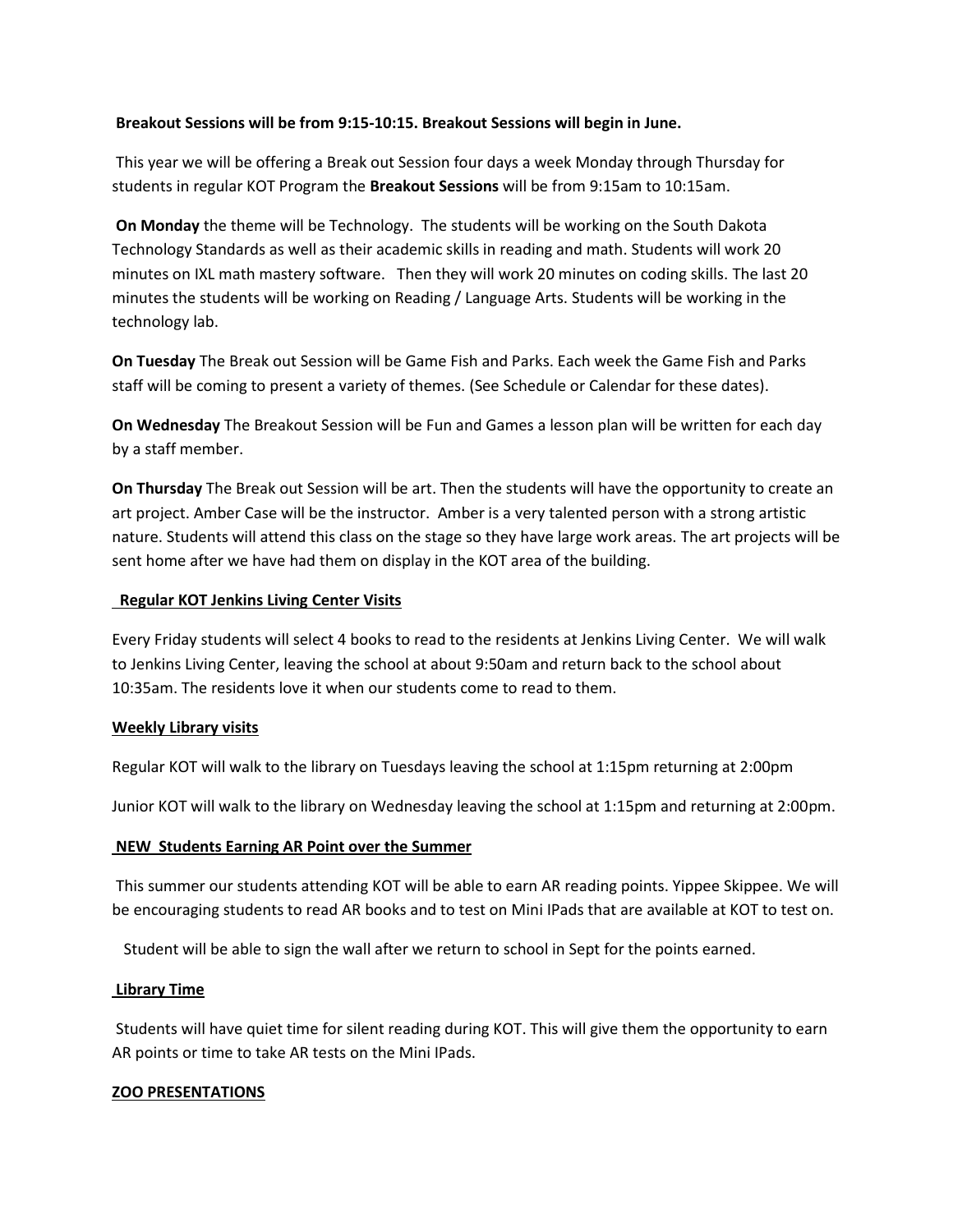The staff from the local zoo will be bringing animals along to introduce to our students (See Schedule or Calendar for these dates).

## **"Blessed are the children who gift our lives, for they come directly from God."**

## **Morning Gathering Time for students and staff.**

This will be a daily event gathering reflecting on what they enjoyed about yesterday. The caregivers will talk about some of the things that they will be doing each day. The students will say the pledge of allegiance each day. The students will talk about what's in the news daily.

## **WE WANT TO TEACH OUR STUDENTS LIFE SKILLS**

We will be teaching students to think for themselves. Teaching students to think for themselves really empowers them into making good choices and not being afraid to speak up in regards to what they really think about an event or a situation. Being able to do this creates children to become leaders.

**Family Life Skills** Students will learn ways they can help themselves and contribute to helping the family. Children will learn about individual planning skills while learning how to prepare a meal and complete simple sewing projects.

## **Faith and Service**

Our students will have Bible Study each week. The students will start the summer off with creating a mural of God's Creation the first week of KOT. We will be putting the mural up for all to see it will be amazing.

## **Lemonade Stand**

Our students will be having a lemonade stand. Students will take turns selling lemonade and cookies with a caregiver present. The funds earned are used for treats at the dairy queen on field trip days.

## **Weekly Visits from Codington County Game Fish and Parks Begins June 12 for Regular KOT**

Regular KOT will meet on Tuesdays 9:30-10:30. (See Schedule or Calendar for these dates).

Junior KOT will attend **some** of the classes that would be meaningful to them

**Codington County Museum Visits**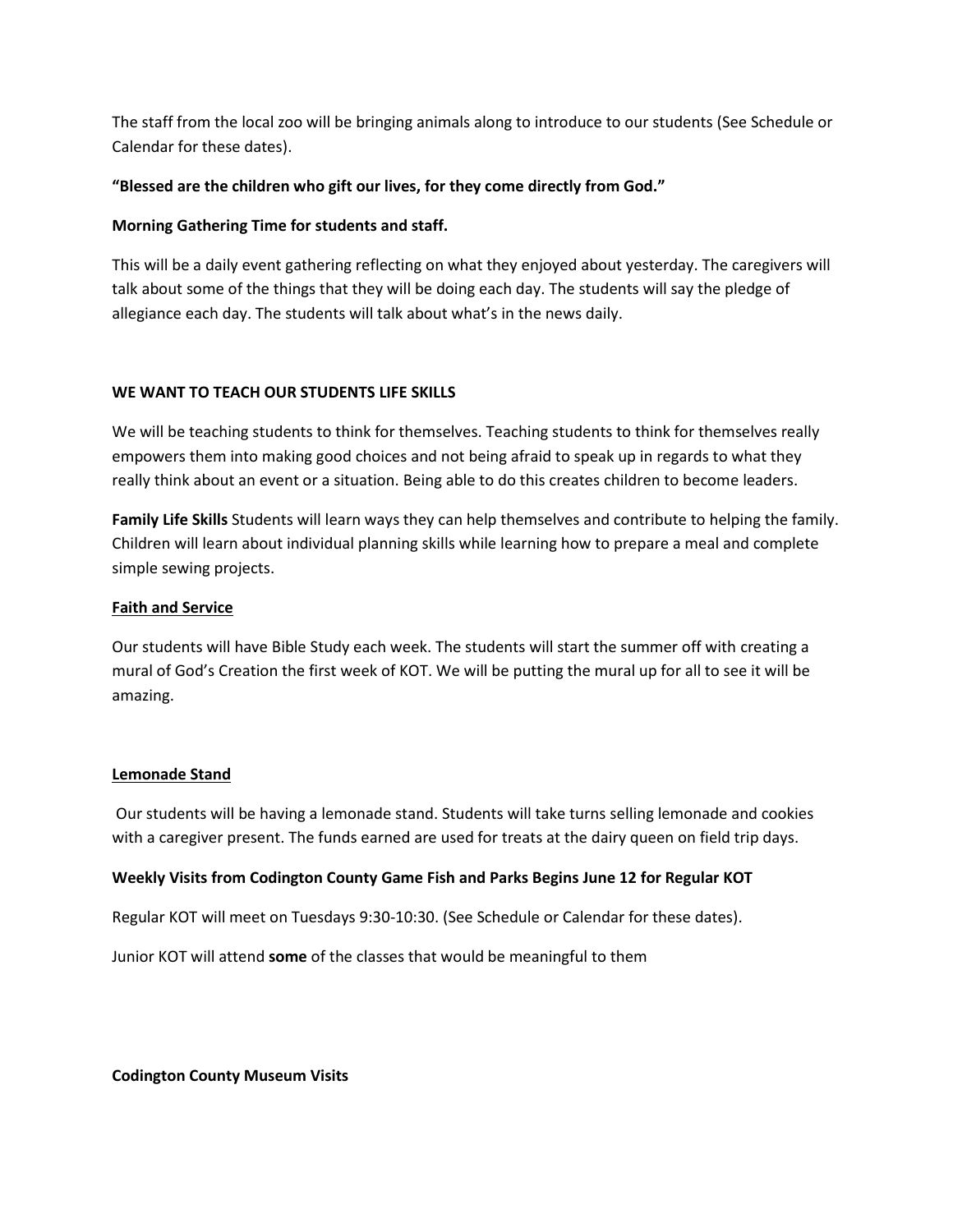Codington County Museum Visits. (See Schedule or Calendar for these dates). The Junior KOT Program will walk to the museum on **Tuesdays** 10:00-11:00am. The Regular KOT Program will walk to the museum on **Thursdays** 2:00pm-3:30pm.

## **OUR 2018 KOT PROGRAM HAS A DIFFERENT LOOK Come Visit Our Program**

| The Grocery Store          | The Building Center                   |
|----------------------------|---------------------------------------|
| The Beach Bum Reading area | <b>Rising Star School</b>             |
| The Game Shoppe            | The Post Office                       |
| Cinderella Closet          | A gathering area with a sofa rug area |

## **Kids on Target Summer Staff Guidelines**

**Pool Procedures 2018 Our first day going to the pool weather permitting is Wednesday May 30th .**

## **NEW PROCEDURE FOR THE POOL PLEASE READ**

This year our students will be walking to the pool. They will be returning back on the local transit. The cost for riding the local Transit is \$2.50 to ride back to the school. Students must have the correct change for the transit the attendant does not have the ability to make change OR families can purchase tokens at the local transit building located across the street from County Fair grocery store.

The Temperature needs to be at least 75 degrees or higher by 11:30am for the students to go swimming that day.

**Regular KOT students will go to the pool on Mon Wed and Friday. Students need to have \$2.50 with them in cash or in the form of tokens for the return trip back to the school only.** 

**Junior KOT students will go to the pool on Tuesday Thursday and Fridays. Students will need to have \$2.50 in cash or tokens to ride back to the school on these days.**

## **The Transit Office is open Monday Through Friday from 8-5 to purchase tokens!**

**All students go swimming on pool days. All students are required to ride the transit back to the school. Please note this is a change from previous years for returning to our school.**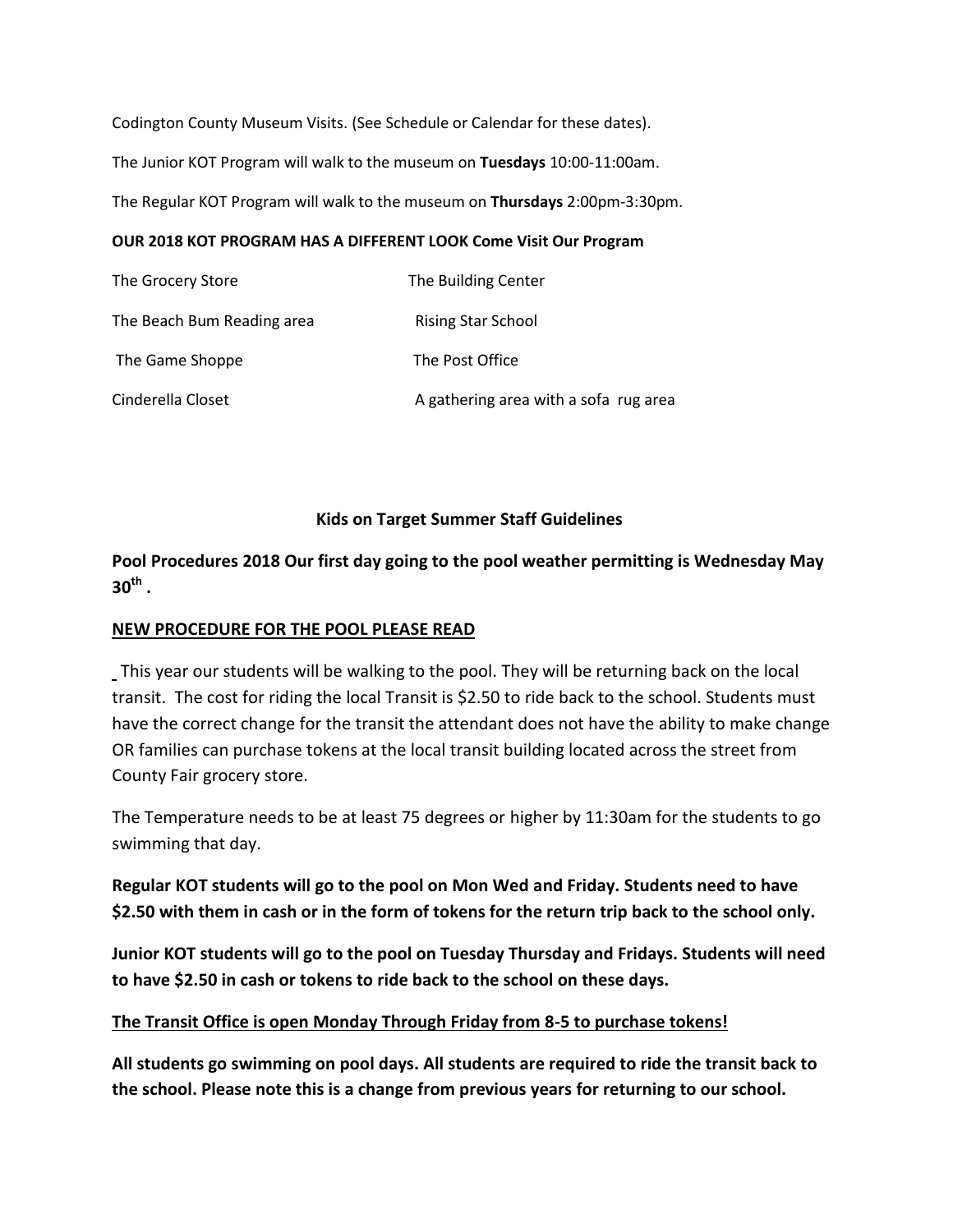# **ALL FAMILIES /CHILDREN NEED TO HAVE A POOL PASS LIKE PREVIOUS YEARS.**

Before going to the pool there will be a **pre teaching session** to inform the students as to what the expectations are for them while at the pool.

- Students and Staff will wear swim shirts. No bikini swimsuits for staff members. Staff members and students **must** wear a **swim shirt** at all times while at the pool. THE ONLY EXCEPTION IS WHENTHE STUDENTS GO TO THE SANDBOX IT IS AT THAT TIME ONLY THAT THEY CAN TAKE OFF THEIR SWIM SHIRT. As soon as the students are ready to leave this area they have to put the swim shirt on before they leave the area. This will assist the students in locating a staff member if in need of assistance. Staff members need to select a two piece tankini or a one piece swim suit while on duty for KOT at the swimming pool. No cleavage showing.
- Staff members WILL NOT makes arrangements to meet friends at the pool. Your number one responsibility is to keep our students safe at all times.
- One staff member will collect the pool passes and place them in a zip lock bag.
- Students will complete their lunch. Then two students will go at a time into the bathroom to change into their swim attire.
- Students will then put on their sun screen. Staff **will assist** students when putting sun screen on their face as well as other body areas that they cannot reach such as their back.
- After everyone is ready to go. The KOT staff will partner up the students for the walk to the pool. One staff person will walk in front of the group and one staff member at the end of the group walking.
- Students need to stay close to the designated areas the pool area/ sandbox area so the staff can supervise our students. KOT students are welcome to visit/play with other friends than the KOT students while at the pool.
- The Junior KOT students will go swimming on Tuesday and Thursdays Friday afternoons. The Regular KOT students will go to the pool on Mon Wed Fri afternoons.
- **All Students from both KOT Programs will be going swimming on Friday.**

## **New Movie Guidelines**

A **full length** movie can **only** be shown on a limited basis.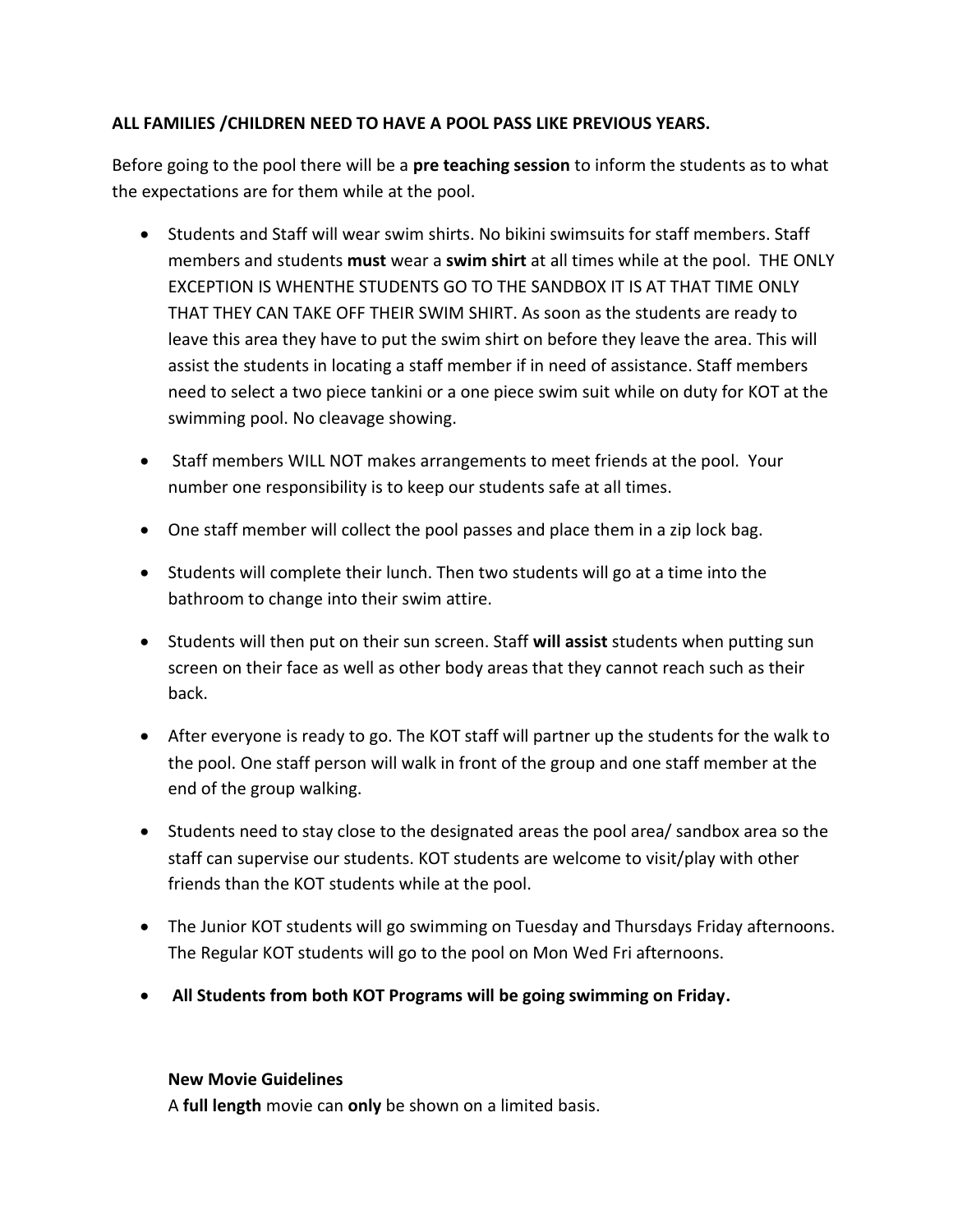- In place of pool time because of inclement weather ( Regular KOT Only **two** movies in one week) ( Junior KOT one movie per week)
- Rated movies must be G or PG (Check for parent signatures for permission) **a list of students who do not have permission will be located in the front of the lesson plan binder.**

## **Other Screen Time Guidelines**

 Lesson Plans may include a **short** learning DVD or a Promethean Board video clip to enhance an academic theme students are learning about.

## **Procedures for Students Leaving the Building**

Prior to leaving the building the KOT staff will review the following procedure:

- 1. Partner older students with younger students.
- 2. Students will always walk in a line when traveling to your destination.
- 3. When walking a staff member **will always** be at the front of the line and at the end of the line.
- 4. Staff will always follow safety rules when crossing the street. Obey all street lights.
- 5. When walking students will always treat each other with dignity and respect.
- 6. Parents will be notified in person when their child(ren) are picked up for the day of who exhibit inappropriate behavior.

Students need to follow instructions given by KOT staff members at all times.

## **Noon Meal Procedures**

- **During the first week of classes the KOT staff will teach the students the procedures that we will follow for eating the noon lunch.**
- **Parents will be notified the day before (by email) as a gentle reminder when the students will NOT need to bring a lunch from home. The students will be served lunch in house for their noon meal on the next day.**
- Each day the Junior KOT students will eat in Ms Hulscher's classroom. Monday and Wednesday will be the days children can have hot lunch. This group can bring food that can be heated in the microwave.
- Regular KOT students will have hot lunch on Tuesdays and Thursdays. Staff will start heating up the lunches at about 11:15am on these days.
- Students will eat lunch at 11:30am each day.
- On Monday Wednesday and Fridays the staff will set the student lunch bags on the tables.
- Prior to eating lunch the students and staff will gather on the carpet to pray the noon prayer together.
- Then two students will go at one time to the bathroom to wash hands.